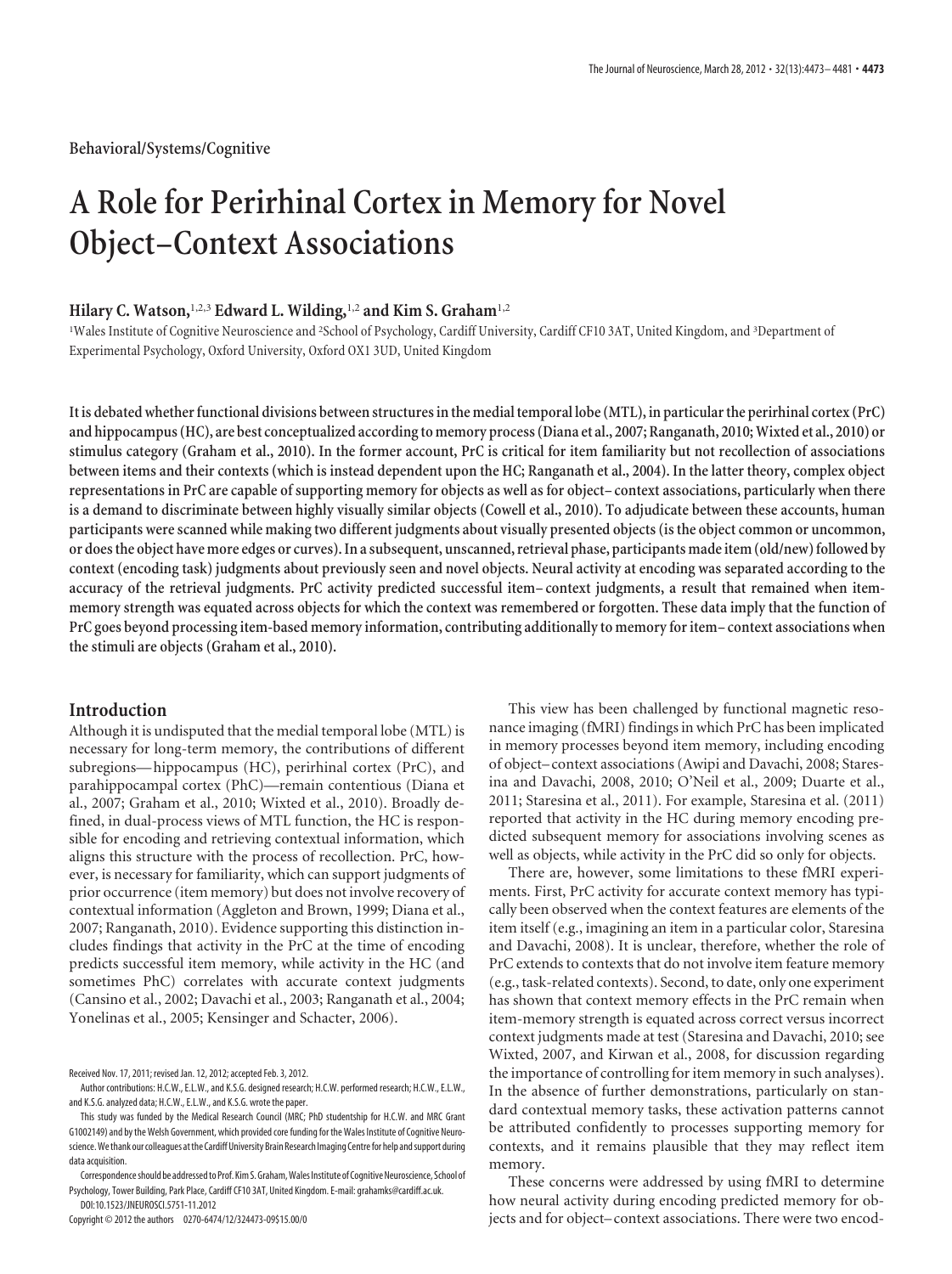

Figure 1. At encoding participants decided whether visually presented objects were common or uncommon or had more edges or curves. At retrieval participants were presented with previously studied and new objects and made old/new judgmentstostimuli using a 6-point confidencescale. For objects attracting old judgments participants also indicated, again using a 6-point confidence scale, in which of the two tasks the object was originally studied. Objects were obtained from Hemera Photo Objects, Copyright © 2012, Watson, Wilding and Graham and its licensors. All rights reserved.

ing tasks, in which participants made decisions about whether visually presented objects were either common or uncommon, or had more edges or curves. At retrieval, participants distinguished between studied and unstudied objects, and between the contexts in which studied objects had been encountered. Confidence judgments were obtained for both the initial object (item) and the study context decisions. Consistent with accounts in which PrC can support object context memory (Davachi, 2006; Graham et al., 2010), we predicted that PrC would be correlated with accurate object–context judgments, even when item-memory strength (as indexed by confidence) was taken into account.

# **Materials and Methods**

*Participants.* Thirty-seven volunteers (27 female) took part. According to self-report, all were right-handed, native-English speakers with normal or corrected-to-normal vision and no neurological and/or psychiatric disorders. Three participants (two female) were excluded from the analyses due to low response accuracy (probability of a correct context judg $ment < 0.55$ ), and a further two (female) participants were removed due to excessive movement in the scanner. The mean age of the remaining 32 participants was 21.8 years (range, 19 –30 years). All participants gave written informed consent before the experiment and were paid £10/h. The experiment received ethical approval from the Cardiff University School of Psychology Research Ethics Committee.

*Materials.* The stimuli comprised 732 black-and-white images of everyday objects taken from the Hemera Photo-Objects database (Volumes I, II, and III), and two grayscale images of arrows, one pointing left, the other right, for the active-baseline task (Fig. 1). Twelve objects were used in a practice session, and of the remaining 720 objects, 360 were presented to participants in the encoding and retrieval phases, and the other 360 as new items in the retrieval phase only. The object stimuli were selected to contain an equal number of items with a high degree of semantic and visual feature overlap, and these similar items were distributed across the encoding and retrieval phases. For example, two pictures of teacups, one in each task, were presented during encoding. During retrieval, the same two teacups were presented again along with two novel teacups (Fig. 1).

*Experimental tasks and procedure.* Images were projected from a stimulus presentation machine to the screen within the scanner, which was manually adjusted for each participant to ensure the image was centered correctly. The MR projector system comprised a Canon SX60 LCOS projector, coupled to a Navitar SST300 zoom converter lens. To collect participant responses, a right-hand MR compatible button box was used. The MRI data were collected on a General Electric 3-T HDx MRI system using an 8 channel receiver-only head coil.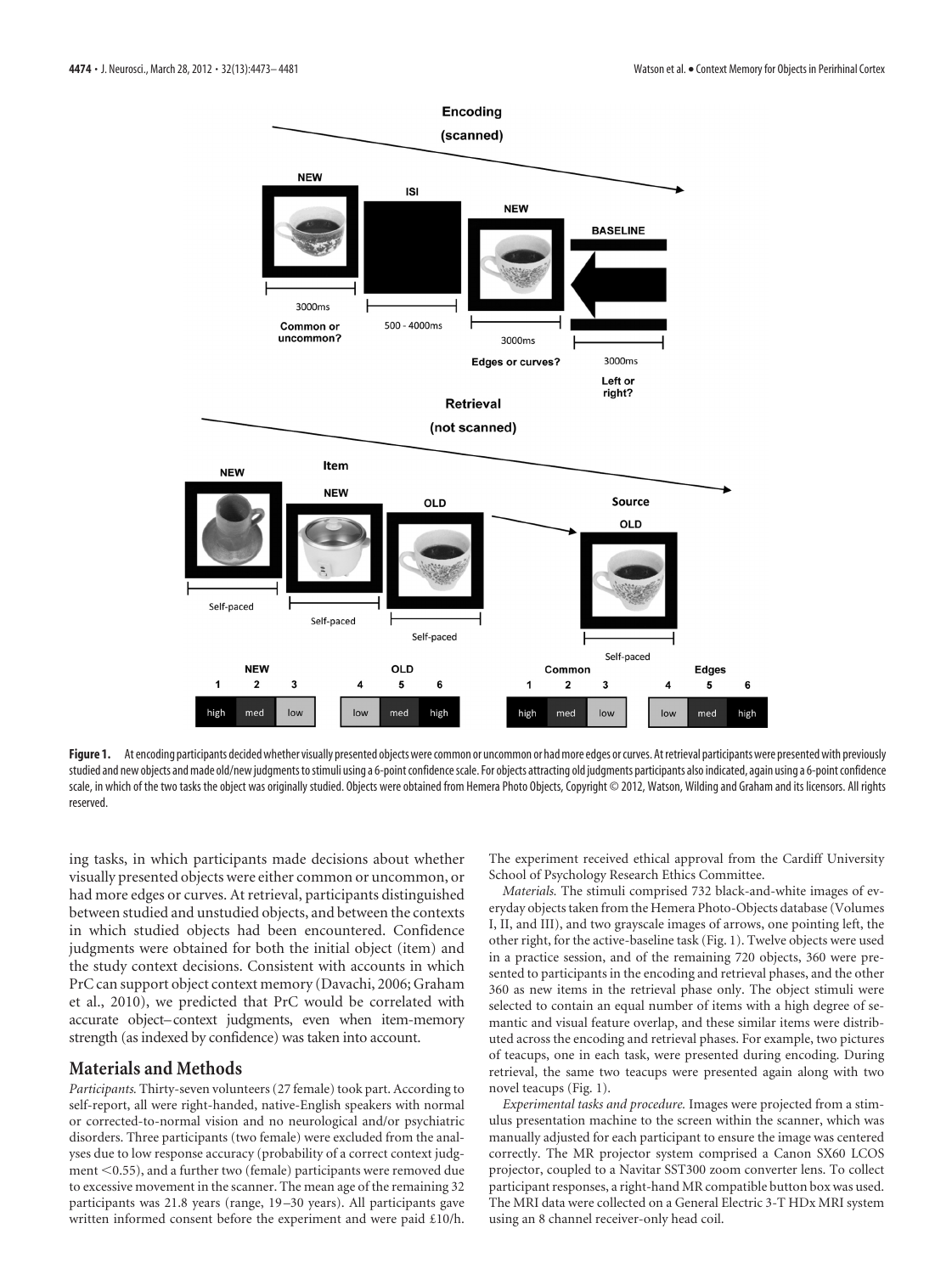Participants were scanned at encoding, with a surprise test phase after the scanning session (Fig. 1). There were three study runs in the encoding phase, separated by a short break just long enough to stop and start the scanning runs. Each run contained 120 object and 30 active-baseline trials. Study objects were presented again in the retrieval phase, alongside unstudied objects. The order of object and active-baseline trials at study, and object trials at test, was randomized for each participant.

Study objects were presented in the center of the screen against a black background for 3000 ms, separated by a jittered interstimulus interval (ISI; 500 – 4000 ms; mean, 2250 ms), during which the screen remained black. Participants had to indicate whether the study object was common or uncommon, or whether it contained more edges or curves. The prompt for the kind of judgment required appeared and remained at the bottom of the screen along with each object. Within each run, half of the objects were presented in the common/uncommon task, the remainder in the edges/curves task in a random order. The active-baseline trials were intermixed with, and were based on the same timings as, the object trials. Participants had to indicate with their right index and middle fingers whether an arrow shown at fixation pointed to the left or right.

The retrieval task (which was not scanned) also comprised three runs; participants progressed through these at their own pace taking as long a break between runs as they wished. Each run comprised 120 studied (old) and 120 unstudied (new) objects. There was no correspondence between the runs in which objects were encountered at encoding and retrieval. Objects were presented alone for 2500 ms, after which a prompt for a self-paced item (old/new) decision appeared below the object (Fig. 1). This prompt described a six-point old/new confidence scale, with the following response keys: 1, high-confidence new; 2, medium-confidence new; 3, low-confidence new; 4, low-confidence old; 5, mediumconfidence old; 6, high-confidence old. If the response was new, the experiment continued to the next trial. If the response was old, participants were prompted to make a self-paced context judgment, indicating whether the item had been processed at study in the common/uncommon or edges/curves task, again using a six-point confidence scale: 1, high-confidence common/uncommon; 2, medium-confidence common/ uncommon; 3, low-confidence common/uncommon; 4, low-confidence edges/curves; 5, medium-confidence edges/curves; 6, high-confidence edges/curves. The context prompt replaced the item-memory prompt below the object and remained onscreen until a response was made. Participants were encouraged to make use of the entire scale (Yonelinas et al., 2005) for itemconfidence judgments, and for the context decision were instructed to use low-confidence response options (3, low-confidence common/uncommon; or 4, low-confidence edges/curves) when they felt they were guessing.

Participants practiced both the encoding and retrieval tasks. They saw six objects and four baseline trials in a random order before scanning. After scanning, the retrieval phase practice comprised the six objects they saw before scanning and six new objects. This was completed before the retrieval phase proper. For each response in the retrieval practice phase, participants were asked to explain the reasons for their responses, to ensure they understood the task and the use of the confidence scales. All stimulus parameters and timings in practice phases matched those described above.

A functional localizer procedure was run before the encoding phase. The design was based on previously used tasks where contrasts across conditions were used to locate stimulus-specific areas in extrastriate cortex (Peelen and Downing, 2005; Downing et al., 2006; Epstein et al., 2006; Mundy et al., 2009). Participants saw scenes, objects, and scrambled objects in separate blocks, each of 16 s duration. There were three groups of 12 blocks, with each group separated by a 16 s fixation-only block. Within each group, there was an equal number (4) of object, scene, and scrambled-object blocks. Presentation order of object, scene, and scrambled-object blocks was fully counterbalanced. Within each block, 16 pictures were presented for 300 ms, each with a 450 ms ISI. To encourage attention to each picture, participants indicated whenever pictures appeared twice in succession (1-back task). Presentation of pictures within blocks was pseudo-random: immediate repeats occurred at least twice per block. Responses were made with the right index finger. There was no overlap between the pictures in the main task and the localizer task.

*fMRI scanning parameters and image preprocessing.* The same gradientecho echoplanar imaging (EPI) sequence was used for the subsequent memory task and the functional localizer. Forty-five slices were collected per image volume covering the whole-brain. Scanning parameters for the EPI sequence were as follows: repetition time/echo time (TR/TE) 2750 ms/35 ms; flip angle (FA) 90°; slice thickness 2.4 mm (3.4 \* 3.4 \* 2.4 mm voxel) with a 1 mm interslice gap; data acquisition matrix GE-EPI 64 \* 64; field of view (FOV) 220 \* 220 mm; and ASSET (acceleration factor). In addition, the first frames were dropped to allow for signal equilibrium. Slices were acquired with a 30° oblique axial tilt relative to the anterior– posterior commissure line (posterior downward). To correct for geometrical distortions in the EPI data due to magnetic-field inhomogeneity, a map of the magnetic field was produced from two 3D spoiled gradient recalled (SPGR) images acquired during the scanning session (Jezzard and Balaban, 1995). The SPGR acquisitions were prescribed using the same slice orientation as the EPI data to be unwarped. Parameters for the SPGR acquisitions were as follows: TE, 7 ms and 9 ms; TR, 20 ms; FA, 10°; data acquisition matrix, 128 \* 64 \* 70; FOV, 384 \* 192 \* 210 mm. Anatomical images were acquired using a standard T1-weighted sequence comprising 178 axial slices (3D FSPGR). Scanning parameters were as follows: FA, 20°; data acquisition matrix 256 \* 256 \* 176; FOV, 256 \* 256 \* 176 mm, and 1 mm isotropic resolution.

Image preprocessing was performed using FEAT (FMRI Expert Analysis Tool) Version 5.63, which is part of the FMRIB Software Library (FSL, www.fmrib.ox.ac.uk/fsl). The following prestatistics processing was applied; motion correction using MCFLIRT (FSL, Jenkinson et al., 2002); nonbrain removal using BET (Brain Extraction Tool; FSL, Smith, 2002); spatial smoothing using a Gaussian kernel of FWHM 5 mm; mean-based intensity normalization of the entire 4D dataset by the same multiplicative factor; high-pass temporal filtering (Gaussian-weighted least-squares straight line fitting, with  $\sigma$  = 50 s). Phase information from the two SPGR images was unwarped using PRELUDE (FSL, Jenkinson, 2003). The unwarped phase images were then subtracted and the resulting fieldmap was used to unwarp the EPI data using FUGUE (FSL, Jenkinson, 2003). Time-series statistical analysis was performed using FILM with local autocorrelation correction (FSL, Woolrich et al., 2001). Registration to high resolution 3D anatomical T1 scans (per participant) and to a standard Montreal Neurological Institute (MNI-152) template image (for group average) was performed using FLIRT (FSL, Jenkinson and Smith, 2001; Jenkinson et al., 2002). Coordinates (*x, y, z*) of activity are reported in MNI space.

After preprocessing the three object encoding runs for each fMRI time series for each participant, the data were submitted to a (random effects) general linear model, with one predictor that was convolved with a standard model of the hemodynamic response function (HRF) for each event-type. For the subsequent item-memory analysis, there were seven regressors formed for the encoding data separated by responses at retrieval: s6, subsequent high-confidence correct old judgment (hit); s5, subsequent medium-confidence hit; s4, subsequent low-confidence hit; s3, subsequent low-confidence incorrect new judgment (miss); s2, subsequent medium-confidence miss; s1, subsequent high-confidence miss; and active baseline (the arrow task trials). There were insufficient trial numbers to look at item-confidence effects separated according to encoding task. Moreover, as preliminary analyses of the subsequent context memory data revealed no interactions involving encoding task in any of the functional regions of interest (fROIs; all  $F_{(\leq 3, \leq 93)} \leq 1.53, p > 0.20$ ), the context memory data were also collapsed across task.

The formation of regressors in the context memory analysis was constrained by the distributions of correct and incorrect responses at retrieval. Five regressors were formed: (1) subsequent miss (sMM: s1, s2 and s3 combined); (2) subsequent hit-miss (sHM)— objects identified as old for which the context judgment was incorrect; (3) subsequent lowconfidence hit-hit (sLCHH)— objects identified as old receiving a correct low-confidence correct context judgment; (4) subsequent confident hit-hit (sCHH)—items identified as old receiving a correct high or medium-confidence context judgment; and (5) active baseline.

Parameter estimates relating the height of the HRF response to each regressor were calculated on a voxel-by-voxel basis, via a multiple linear regression of the response-time course, to create one  $\beta$  image for each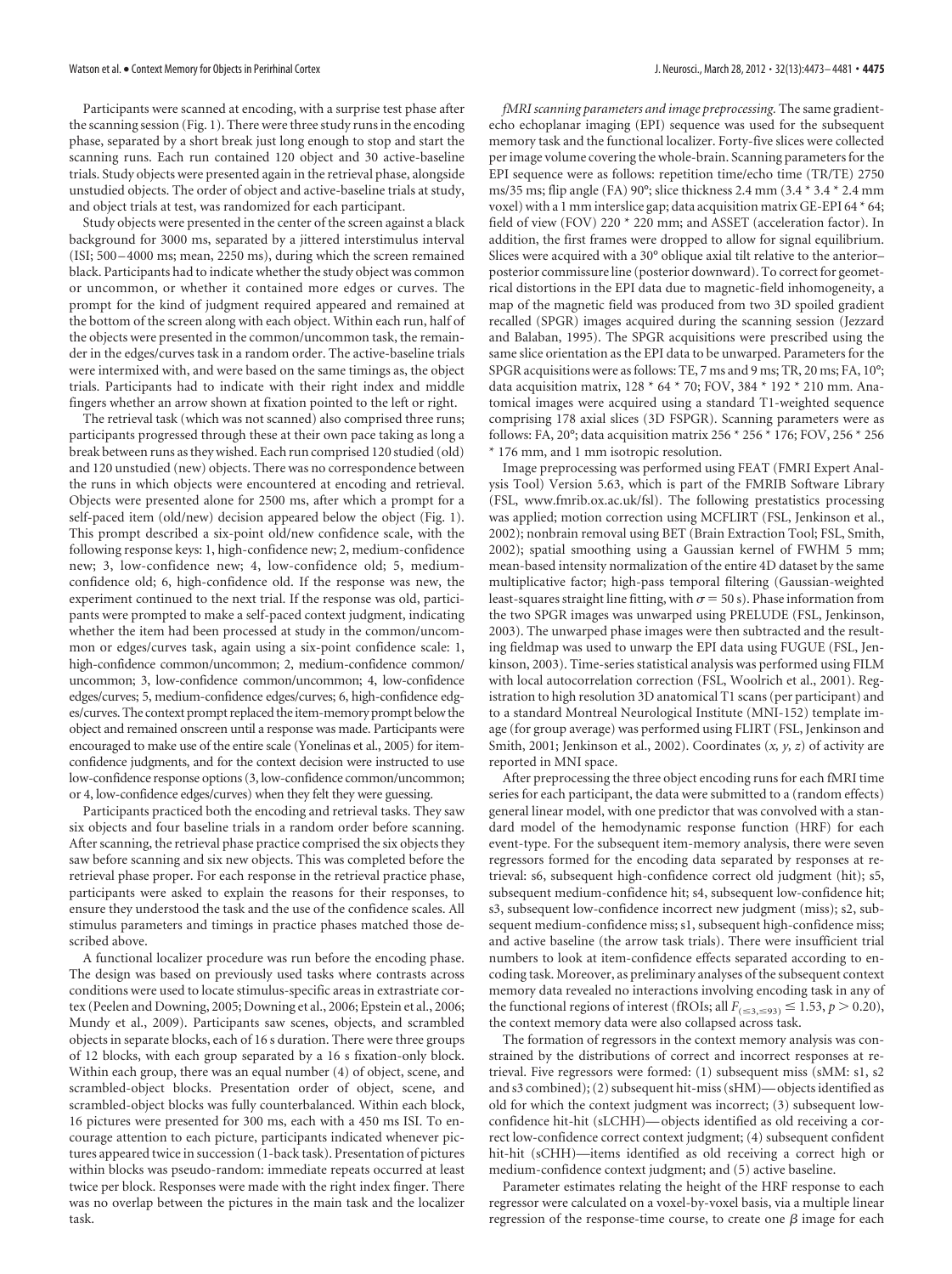regressor per run, per participant. Individual runs were then concatenated for each participant in a fixed effects analysis using FEAT. The subsequent parameter estimate images were then combined in a higher-level (group) FLAME analysis (FMRIB's Local Analysis of Mixed Effects; Beckmann et al., 2003; Woolrich et al., 2004).

*fROI analysis.* To meet the aims of the experiment, a fROI analysis was conducted. Objectsensitive voxels within different subregions of the MTL were identified, and activation changes associated with different response outcomes were investigated within these. To create unbiased object-sensitive fROIs, group-level contrasts were performed between the object and scrambled object (object  $>$  scrambled object) blocks from the orthogonal 1-back functional localizer task. Although scene stimuli were included in the functional localizer task, these were not used to locate object-sensitive voxels in the current study, because when object blocks were contrasted with scenes no voxels were identified in the hippocampus. The object > scrambled-object contrast was undertaken within three anatomically defined MTL



Figure 2. Left sagittal (left), coronal (middle), and right sagittal (right) views of functional ROIs located within the PrC (*a*, blue) and HC ( $b$ , green) and derived from the object  $>$  scrambled object blocks from the functional localizer. Images are overlaid onto a MNI-152 T1 2 mm standard brain.

ROIs: PrC, HC, and PhC. The PrC was defined using a probabilistic map taken from Devlin and Price (2007; available at http://joedevlin.psychol. ucl.ac.uk/perirhinal.php), which was restricted to an area that comprised  $a > 50\%$  likelihood of being the PrC in their participants ( $N = 12$ ). The HC and PhC were defined using the hippocampus and posterior parahippocampal gyrus probabilistic maps from the Harvard–Oxford subcortical structural atlas in FSLView, which were also restricted to a probability threshold of  $>$  50%. The resulting FEAT *t*-statistics were converted to *z*-statistics and a liberal (uncorrected) voxel threshold of  $p < 0.01$  was applied to the data to increase the likelihood of identifying object-sensitive voxels within each anatomical region. Data are reported for individual functional ROIs that comprised 10 or more activated voxels (Fig. 2): these were identified in the left posterior HC (peak:  $-20$ ,  $-42$ ,  $2$ ,  $z = 3.30$ , 13 voxels), anterior HC bilaterally (left peak:  $-20$ ,  $-18$ ,  $-20$ ,  $z = 3.26$ , 61 voxels; right peak: 24,  $-20$ ,  $-18$ ,  $z = 2.99$ , 13 voxels), left posterior PrC (peak:  $-34, -16, -28, z = 3.58, 14$  voxels) and anterior PrC bilaterally (left peak:  $-34, -8, -36, z = 3.63, 30$  voxels; right peak:  $32, -6, -34, z = 3.28, 20$  voxels). The localization of these HC and PrC voxels was confirmed at the individual subject level using published anatomical guidelines (HC: Watson et al., 1992; PrC: Insausti et al., 1998). No object-sensitive voxels were identified in the PhC.

Using Featquery from the FSL toolkit, parameter estimate values were extracted for the six-item confidence (s1–s6) and four context-memory regressors (sCHH, sLCHH, sHM, and sMM) relative to active-baseline trials within the object-sensitive MTL fROIs. Parameter estimate values from each fROI were then scaled by the height of the effective regressor and mean voxel intensity to convert them into percentage signal change.

Using these percentage signal-change values, omnibus ANOVAs were conducted to investigate (1) activity predicting item memory [factors of fROI (3 HC and 3 PrC regions) and response category (six levels— high, medium, and low-confidence hit and miss)] and (b) activity predicting object– context memory [factors of fROI (as above) and category (sCHH, sLCHH, sHM, and sMM)]. Including sMM here allowed for the potential to identify item-memory effects in this contrast. For both ANOVAs, interactions between region and category were followed up by ANOVAs within each fROI. In all factorial ANOVAs, the Greenhouse–Geisser (Greenhouse and Geisser, 1959) correction for nonsphericity was applied where necessary and was indicated by adjusted degrees of freedom.

Activity predicting memory for object– context associations was also analyzed after equating for item-memory strength (see Introduction; Kirwan et al., 2008; 2010). Before controlling for strength, the itemconfidence judgments were higher, on average, for objects that attracted correct rather than incorrect context judgments (see Table 3 for details).

Hence, changes in activation between sCHH and sHM could reflect differences in item-memory strength rather than activity supporting object– context judgments. Following Kirwan et al. (2008), we avoided this confound by making an additional contrast between sCHH and sHM response categories that were restricted to objects that attracted a highconfidence correct item-memory judgment.

*Whole-brain analysis.* To examine the relationship between encoding activity and memory for objects in subregions of the MTL that may be overlooked using an fROI approach, a group level contrast was performed between the combined regressors for forgotten objects and the regressors for all objects identified correctly as old, regardless of confidence and context judgment accuracy (Davachi et al., 2003). For this hit/miss contrast, Feat group (Gaussianized) *t*-statistics were converted to *z*-statistics and thresholded using a voxel significance level of  $p <$ 0.001, uncorrected for multiple comparisons. At this probability threshold, contiguous clusters of at least 9 voxels are equivalent to a mapwise false-positive rate for the MTL (encompassing the hippocampus, parahippocampal gyrus, and perirhinal cortex) of  $p\leq 0.05$  (estimated using the Monte Carlo procedure implemented in the AlphaSim program in AFNI). Where the whole-brain analysis revealed significant patterns of activity within the MTL, the patterns were localized to the perirhinal cortex, hippocampus, or parahippocampal cortex using the probabilistic masks from the fROI analyses, in addition to published anatomical guidelines (Watson et al., 1992; Insausti et al., 1998).

# **Results**

## **Behavior**

For ease of exposition, the common/uncommon task will be referred to as the common task and the edges/curves task as the edges task. Old/new discrimination, collapsed across confidence and measured by *p*(*hit*)*-p*( *false alarm*), was above chance for objects from both tasks (common: 0.55, SE =  $0.03$ ,  $t_{(31)} = 21.98$ ,  $p < 0.01$ ; edges: 0.42, SE = 0.03;  $t_{(31)} = 15.90, p < 0.01$ ), and superior for the common task  $(t_{(31)} = 11.84, p < 0.01)$ . The proportion of item-memory responses to old items, separated by encoding task (Table 1), was entered into a  $2 * 6$  ANOVA with factors of task and confidence, which revealed an interaction  $(F_{(3,31,102,55)} = 39.73, p < 0.01)$ . Bonferroni corrected paired comparisons across tasks for each of the six judgments (revised *p* value = 0.008) revealed that false alarms were more likely for objects encountered in the edges task at all levels of confidence, while correct old judgments were more likely for objects from the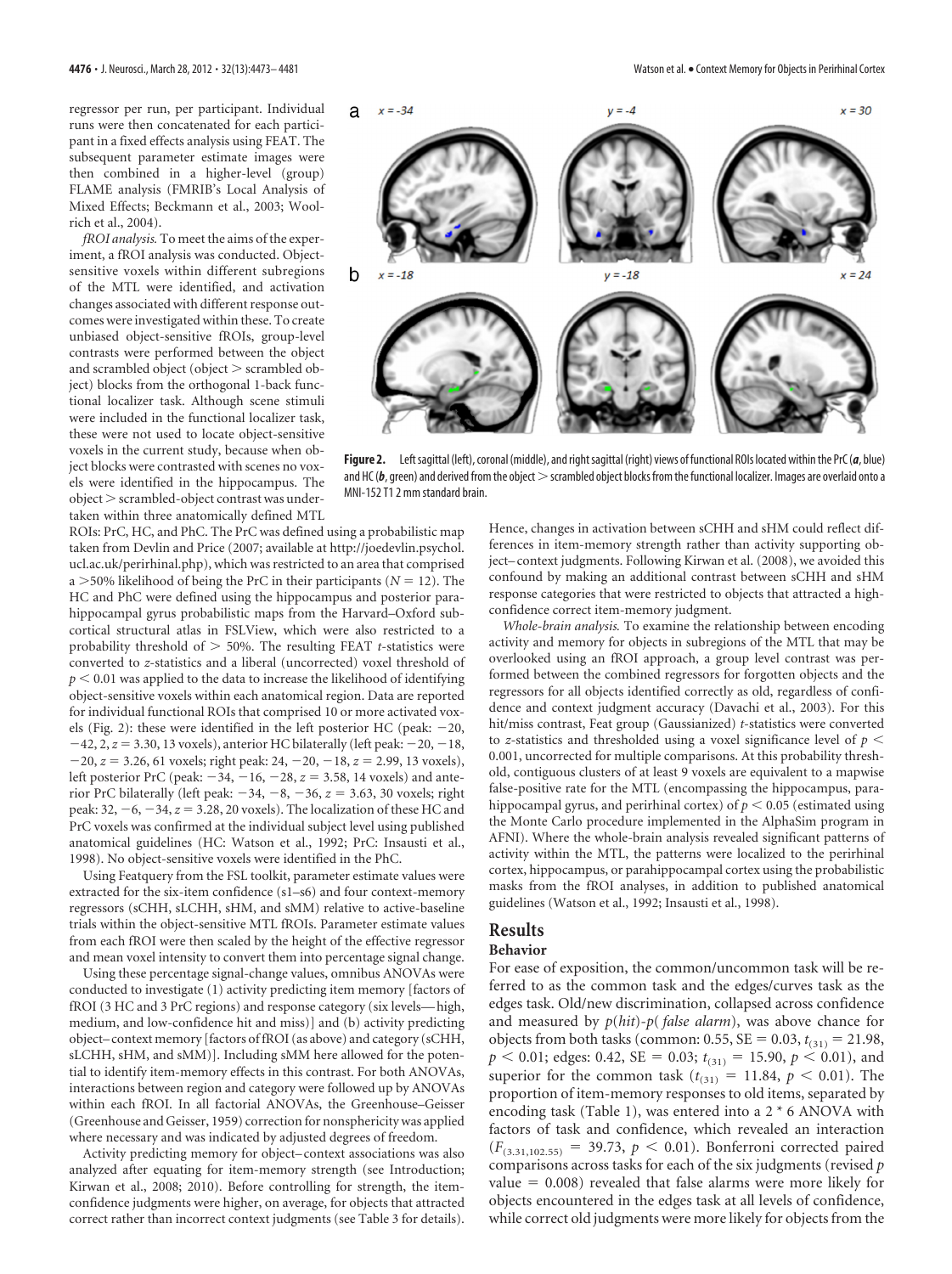**Table 1. Mean proportions (and SE) of old/new judgments to old and new objects, separated by confidence and encoding task**

| Proportion High new | <b>Recognition judgments</b> |         |                                                                               |         |         |          |  |
|---------------------|------------------------------|---------|-------------------------------------------------------------------------------|---------|---------|----------|--|
|                     |                              | Med new | Low new                                                                       | Low old | Med old | High old |  |
| Com old             |                              |         | $0.08(0.02)$ $0.10(0.01)$ $0.11(0.01)$ $0.14(0.01)$ $0.22(0.02)$ $0.35(0.03)$ |         |         |          |  |
| Edges old           |                              |         | $0.12(0.02)$ $0.14(0.01)$ $0.15(0.01)$ $0.16(0.01)$ $0.18(0.02)$ $0.25(0.03)$ |         |         |          |  |
| New                 |                              |         | $0.36(0.04)$ $0.29(0.02)$ $0.19(0.02)$ $0.08(0.01)$ $0.05(0.01)$ $0.03(0.01)$ |         |         |          |  |

Number of common old items, 80; edges old, 180; new items, 360; Com, Common; Med, Medium.

**Table 2. Mean proportions (and SE) of context judgments to objects that attracted a correct old judgment, separated by confidence and encoding task**

| Proportion | Context judgment |                  |                                                                                                          |              |                 |               |  |
|------------|------------------|------------------|----------------------------------------------------------------------------------------------------------|--------------|-----------------|---------------|--|
|            | Hiah<br>common   | Medium<br>common | Low<br>common                                                                                            | Low<br>edges | Medium<br>edges | High<br>edges |  |
| Com old    |                  |                  | $0.32(0.03)$ $0.25(0.02)$ $0.16(0.02)$ $0.13(0.01)$ $0.10(0.01)$                                         |              |                 | 0.04(0.01)    |  |
| Edaes old  |                  |                  | $0.04(0.01)$ $0.07(0.01)$ $0.09(0.01)$ $0.22(0.02)$ $0.29(0.02)$ $0.28(0.03)$                            |              |                 |               |  |
|            |                  |                  | The average number of trials for common- and edges-old items was 130 and 106, respectively; Com, Common. |              |                 |               |  |

common task (the accuracy difference for low-confidence correct judgments only approached significance:  $t_{(31)} = 2.7$ ,  $p = 0.01$ ).

The likelihood of a correct context judgment was above chance for both encoding tasks (common:  $0.73$ ,  $SE = 0.02$ ,  $t_{(31)} =$ 13.94,  $p < 0.01$ ; edges: 0.79, SE = 0.02,  $t_{(31)} = 15.05$ ,  $p < 0.01$ ), and was higher for the edges task ( $t_{(31)} = 2.44$ ,  $p < 0.05$ ; Table 2). Context judgments for false alarms indicated a trend ( $t_{(31)} = 1.96$ ,  $p = 0.06$ ) toward a bias to respond edges (probability of an edges  $response = 0.54$ ,  $SE = 0.02$ , collapsed across context judgment confidence). Bonferroni corrected paired comparisons (corrected  $p$  value  $= 0.008$ ) across tasks for correct and incorrect responses at each level of confidence revealed only that the likelihood of a correct low-confidence context judgment was higher for objects encountered in the edges rather than in the common  $\text{task }(t_{(31)} = 4.26, p < 0.008).$ 

### **Functional region of interest analysis**

We first analyzed activation changes for studied objects according to subsequent item recognition confidence within the object-sensitive MTL fROIs. The ANOVA revealed a significant fROI\*response category interaction ( $F_{(9,10,282,10)} = 2.59, p <$ 0.01). Further analysis indicated a significant effect in the left anterior PrC fROI only ( $F_{(3.77,116.85)} = 5.53$ ,  $p < 0.001$ ; for all other fROIs  $F_{(5,155)} < 0.98$ ; Fig. 3*b*). Bonferroni corrected pairwise comparisons (15 comparisons, revised  $p$  value = 0.003) revealed reliable or marginal differences between high-confidence hit (s6) and all other response categories (s6  $>$  s1:  $t_{(31)} = 4.59$ ,  $p$   $<$ 0.003; s6 > s2:  $t_{(31)} = 3.70$ ,  $p < 0.003$ ; s6 > s3:  $t_{(31)} = 4.50$ ,  $p < 0.003$ ;  $s6 > s5$ :  $t_{(31)} = 4.69$ ,  $p < 0.003$ ;  $s6 > s4$ :  $t_{(31)} = 3.00$ ,  $p = 0.005$ ). There were also differences between medium-confidence hit (s5) and low (s3) and high-confidence (s1) misses that approached significance (s5 > s3:  $t_{(31)} = 2.35$ ,  $p = 0.03$ ; s5 > s1:  $t_{(31)} =$  $2.58, p = 0.02$ .

The context memory analysis also revealed on interaction between response category and fROI ( $F_{(6.52,201.96)} = 2.05, p < 0.05$ ). Follow up one-way ANOVAs revealed reliable effects in left anterior  $(F_{(2.09,64.88)} = 9.42, p < 0.001;$  Fig. 3*c*) and left posterior PrC ( $F_{(2.40,74.47)} = 3.92, p < 0.05$ ). For the anterior PrC, Bonferroni corrected pairwise comparisons (six comparisons, revised  $p$  value = 0.008) revealed reliable differences between highconfidence correct context judgments and all other categories  $(sCHH > sLCHH: t_{(31)} = 4.99, p < 0.008; sCHH > sHM: t_{(31)} =$ 3.72,  $p < 0.008$ ; sCHH  $>$  sMM:  $t_{(31)} = 7.33$ ,  $p < 0.008$ ). In the posterior PrC fROI, there was a significant difference between



**Figure 3.** *a*, Coronal section and magnified image of the left anterior PrC fROI. Patterns of activity at encoding from the left anterior fROI separated by (*b*) old/new recognition memory confidence, (*c*) the accuracy of context judgments, and (*d*) the accuracy of context judgments for objects given highly confident correct old judgments. s6HM, incorrect context judgment for objects given a high-confidence correct item-memory decision; s6CHH, confident correct context judgment for items given a high-confidence correct item-memory decision.  $* p < 0.05; ** p < 0.01$ .

high-confidence correct context judgments and misses, and a marginal difference between high- and low-confidence correct context judgments (sCHH  $>$  sMM:  $t_{(31)} = 2.99$ ,  $p < 0.008$ ;  $\text{sCHH} > \text{sLCHH: } t_{(31)} = 2.55, p = 0.02$ .

As planned, we also conducted context memory analyses that were matched for item-memory strength, comparing the degree of activation seen for sCHH and sHM responses that attracted high-confidence correct item judgments (for the proportions of confidence judgments separated by context decision, see Table 3). Pairwise comparisons between these two categories revealed a significant difference in the left PRC only ( $t_{(31)} = 2.52$ ,  $p < 0.02$ , Fig. 3*d*; and for all other fROIs,  $t_{(31)} \leq 1.43$ ).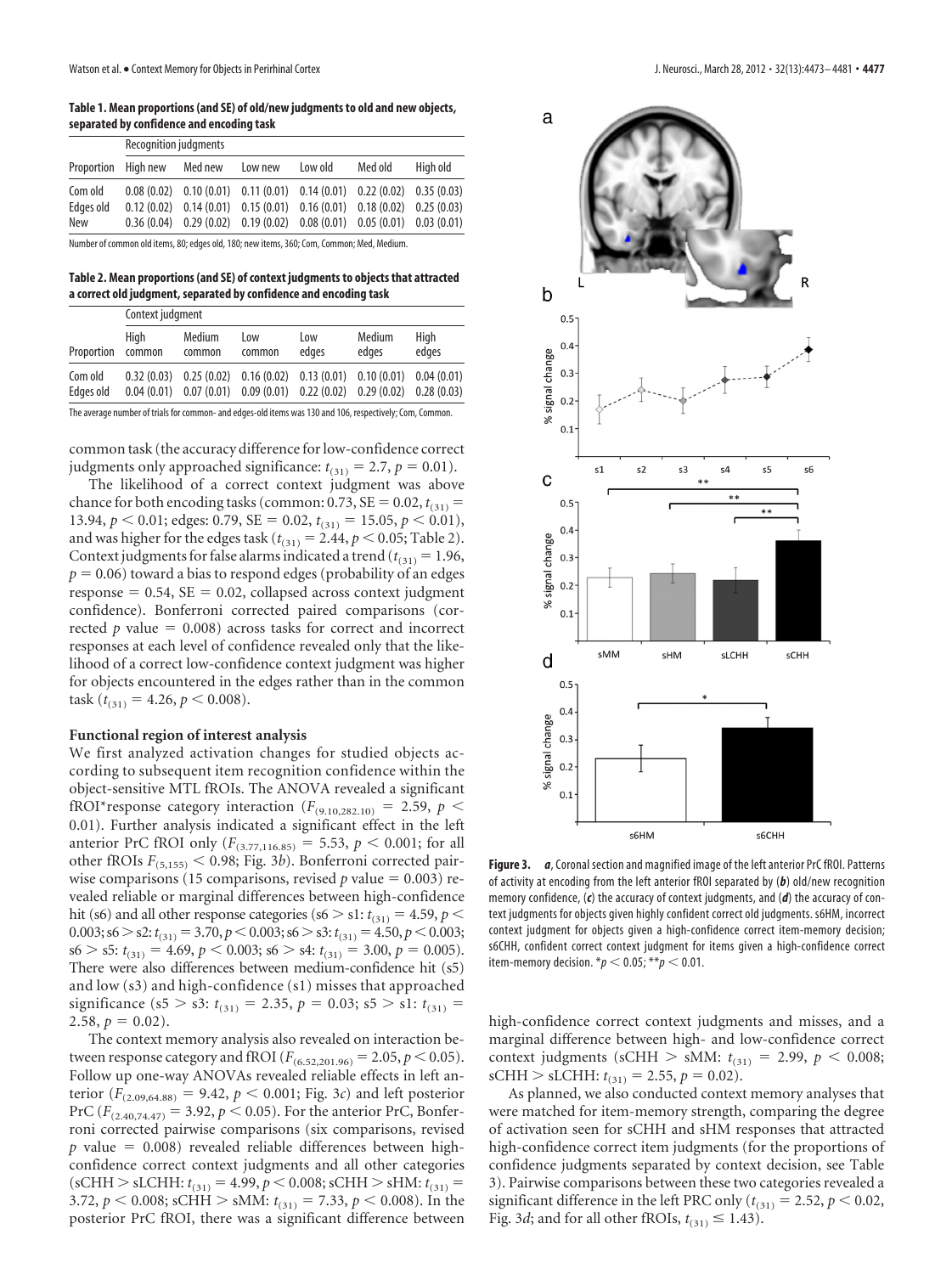**Table 3. The proportions (and SE) of high-, medium-, and low-confidence correct old judgments made for objects that attracted high-confidence correct context judgments, medium- or low-confidence correct context judgments, or incorrect context judgments**

| Proportion | Confidence judgments |              |            |
|------------|----------------------|--------------|------------|
|            | sCHH                 | <b>sLCHH</b> | sHM        |
| s6         | 0.58(0.04)           | 0.22(0.02)   | 0.32(0.03) |
| s5         | 0.30(0.03)           | 0.28(0.02)   | 0.35(0.03) |
| s4         | 0.12(0.02)           | 0.50(0.02)   | 0.34(0.03) |

s6,subsequent high-confidence correct old judgment (hit);s5,subsequent medium-confidence hit;s4,subsequent low-confidence hit; sCHH, subsequent confident hit-hit; sLCHH, subsequent low-confidence hit-hit; sHM, subsequent hit-miss. The average number of high-confidence hits (s6) collapsed across encoding task was 108.



**Figure 4.** *a*, Patterns of activation revealed in the whole-brain analysis contrasts between hits and misses. In the MTL these were located in the left PrC and the right PrC/fusiform gyrus. **b**, A magnified view of the left PrC cluster (blue) with the left anterior PrC fROI overlaid (yellow).

#### **Whole-brain analysis**

The single hit versus miss contrast revealed two significant clusters within the MTL (Fig. 4*a*). These were located in the left anterior PrC (peak:  $-32, -8, -38, z = 3.90, 18$  voxels) and in an area bordering the right PrC and fusiform gyrus (peak:  $36, -8$ ,  $-38$ ,  $z = 3.82$ , 18 voxels). There was considerable overlap (72%) between the left anterior PrC voxels reported in the fROI analysis and the hit versus miss contrast (at peak voxel in the left anterior PrC fROI:  $-34$ ,  $-8$ ,  $-36$ ,  $z = 3.30$ , Fig. 4*b*). Furthermore, outcomes from the analysis of item and context memory effects derived from the left anterior PrC hit-versus-miss cluster were statistically equivalent to those obtained via the fROI analyses, including those when obtained item-memory strength was matched.

An additional whole-brain level analysis was conducted between the regressors for sCHH and sHM items. No effects were observed in the MTL with probability set at  $p < 0.001$ , extent at 9 voxels. When the uncorrected voxelwise probability was dropped to  $p < 0.01$ , however, there was bilateral activation in the anterior HC (left HC peak:  $-26, -22, -14, z = 2.89, 26$  voxels; right HC peak: 18, 10, 18, *z* - 3.27, 25 voxels, Fig. 5*a*). The cluster extent threshold for an uncorrected voxel significance level of *p* 0.01 is 38 voxels (estimated using the Monte Carlo procedure implemented in the AlphaSim program in AFNI).

As with the fROI analysis, we investigated whether differences in activation between sCHH and sHM remained when the level of memory strength was equated across these two response categories. The relevant percentage signal-change values extracted from the left and right HC clusters for these balanced response categories were not reliably different (both  $t_{(31)} \leq 1.15$ ; Fig. 5*b*).

### **Discussion**

To determine how MTL regions support novel object– context associations, encoding-related activity for objects was investi-



Figure 5. Top, neural activity in the left (*a*) and right (*b*) anterior HC for forgotten objects and objects attracting high-confidence correct context judgments, low-confidence correct context judgments, and incorrect context judgments. Bottom, neural activity inthe left(*c*) andright(*d*) anterior HC for objects attracting correct context judgments and high-confidence correct old judgments. Abbreviations are as defined in Materials and Methods, fMRI scanning parameters and image preprocessing, and in the legend to Figure 3.  $p < 0.01$ .

gated in object-sensitive voxels in the anterior PrC and HC (bilaterally), and left posterior PrC and HC. Left anterior PrC, and to a lesser extent left posterior PrC, predicted the accuracy of context judgments. In addition, in the anterior PrC, high-confidence correct old judgments were associated with significantly greater activity than lower confidence correct old judgments, as well as incorrect new judgments to studied objects (for all levels of confidence). Critically, the index of memory for context in anterior PrC remained even when the analysis was restricted to a contrast between objects attracting high-confidence item judgments and then either correct or incorrect context judgments.

In previous fMRI experiments, the contribution of a given MTL region to familiarity has been inferred by assuming that the neural signature of familiarity-based recognition is characterized by a roughly linear modulation in activity across varying levels of recognition confidence for old as well as new items (Ranganath et al., 2004; Daselaar et al., 2006; Haskins et al., 2008). The analyses of the data according to item confidence in this experiment did not reveal this pattern. Activity did not vary for misses at any level of confidence, nor for low- and medium-confidence correct responses. Highly confident correct old responses, however, were associated with reliably greater activity than all other response categories. While this outcome does not conform to the linear pattern that would align PrC with the process of familiarity, it is possible to maintain this link by appealing to statistical power and noting that (at least for s4–s6) there is a semblance of a linear change with increasing confidence (Fig. 3*b*).

Critically, however, when anterior PrC activity during encoding was separated according to context memory accuracy, activity for forgotten objects, objects assigned to the incorrect context, and objects attracting low-confidence correct context judgments did not differ, but their activity levels were lower than those associated with medium- and high-confidence correct context judgments. This nonlinear pattern has been previously aligned with recollection (Davachi et al., 2003; Yonelinas et al., 2005; Daselaar et al., 2006; Diana et al., 2010); thus, these results suggest that PrC can support this process.

Although there are previous examples of PrC contributions to accurate associative memory (Staresina and Davachi, 2006, 2008, 2010; Awipi and Davachi, 2008; Diana et al., 2010; Staresina et al., 2011), including a study showing that this pattern remains when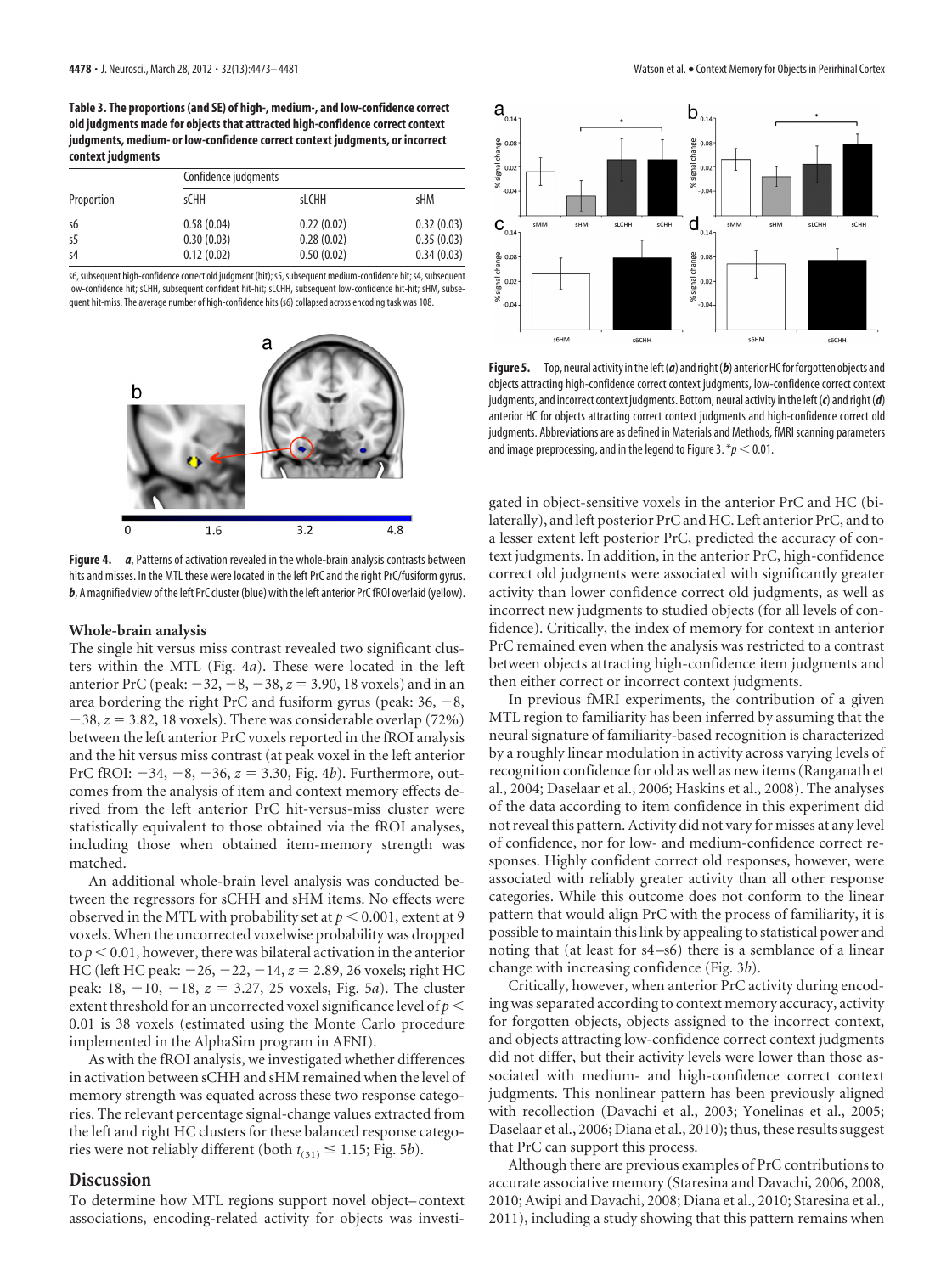item-memory strength is controlled (Staresina and Davachi, 2010), our finding is novel for two reasons. First, it is the first demonstration that PrC activity predicts memory for object– context associations when item strength is matched across correct and incorrect task-related context decisions, as opposed to judgments about an associated object context. Second, the use of a fine-grained confidence scale allowed us to demonstrate that this effect is driven by high, compared with low, confidence source decisions (s6).

In one neuroanatomical dual-process model, PrC and HC support the processes of familiarity and recollection, respectively (Aggleton and Brown, 1999; Brown et al., 2010). In recent variants of this view, however, it has been proposed that associative memory can be supported by PrC when an item and associated details are bound into a single memory representation (Yonelinas, 1999; Mayes et al., 2007; Montaldi and Mayes, 2010), a process termed "unitization." For example, associative memory deficits in patients with focal HC damage can be ameliorated when word pairs are encoded as a single item (Giovanello et al., 2006; Quamme et al., 2007) and PrC activity is greater during memory encoding for unitized than for nonunitized word pairs (Haskins et al., 2008). In a related branch of dual-process accounts, the HC and PrC are predominantly specialized for processing contextual versus item-based mnemonic information, respectively (Davachi, 2006; Diana et al., 2007; Ranganath, 2010). In these, the PrC can support familiarity and recollection of associated information when it comprises, or is encoded as, part of an item. These different views assume that PrC cannot support memory for between-domain (or item and context) associations, which "converge mainly, if not solely" within the HC (Mayes et al., 2007, p. 127, although see Park and Rugg, 2011).

Our findings, therefore, are inconsistent with these accounts, unless one believes that our encoding tasks also encouraged processing of the context as an item feature and/or that two-choice context judgments, like those used in the current experiment, might not solely isolate the recovery of contextual information (Montaldi and Mayes, 2010). We feel justified in our claim that the current data reflect recollection for object– context associations, in part because (1) our task is similar to many paradigms reported in literature, including those used in support of a HC contribution to context memory (Davachi et al., 2003; Ranganath et al., 2004) and (2) our consideration of what encompasses memory for an item versus a context was based on Ranganath's (2010) recent distinctions between items and contexts in "practice and principle" (p. 1278). An important next step, however, would be to replicate our findings using alternative tasks, such as those in which multiple contexts or item-specific contexts are used, and where alternative means of assessing memory, such as variants of remember/know paradigms (Montaldi and Mayes, 2010), are used. If we found comparable PrC activation for objects in a memory study in which multiple contexts were tested, it would be hard to argue that participants rely more on familiarity when only a small number of contexts are used. Furthermore, as the use of two memory contexts is the most frequently used design to investigate context memory, this concern goes beyond this study to those in which HC activation has also been elicited. Clearly, there is a requirement for memory researchers to consider novel approaches to disentangling context from item memory if we are to understand how recollection and familiarity contribute to memory judgments.

How can the current findings be explained? A growing body of neuropsychological and fMRI research has implicated the PrC and HC in perception and memory for objects/faces and scenes,

respectively (Meunier et al., 1993; Pihlajamaki et al., 2004; Barense et al., 2005, 2007, 2010; Lee et al., 2005a,c, 2006a,b; Taylor et al., 2007; Lee et al., 2008). This work has motivated representational accounts of memory in which structures in the MTL are responsible for forming, storing and remembering object and scene representations, particularly when these exemplars have overlapping visual feature conjunctions (Emergent Memory Account, Graham et al., 2010; Representational-Hierarchical View, Saksida and Bussey, 2010). These accounts uniquely predict that PrC can support memory for object– context associations in the way demonstrated here. Although the specific computational mechanisms for how a single representation can support different memory processes remains unclear, this issue has been addressed in two recent papers (Berry et al., 2008; Greve et al., 2010).

Considering the main premise of representational accounts that the PrC and HC care differentially about object and scene processing, particularly when the featural similarity of objects is high (Bussey and Saksida, 2002; Bussey et al., 2003; Lee et al., 2005c; Barense et al., 2005, 2007, 2010; Devlin and Price, 2007; Mundy et al., 2009)— can help explain differences between our findings and other related fMRI experiments. First, we took care to employ objects with visual and semantic similarities across the two encoding tasks, thereby placing an increased demand on the type of visual processing dependent upon PrC. Second, we avoided any encoding task that stressed spatial processing, and that might require the HC (O'Keefe, 1976; O'Keefe and Nadel, 1978; Winters et al., 2004; Lee et al., 2005b). In two studies where the HC was found to be involved in memory during encoding of context for novel object stimuli (Cansino et al., 2002; Uncapher and Rugg, 2009), participants encoded object location changes across trials. There is evidence that moving objects on a screen elicits HC activity (Pihlajamaki et al., 2004; Kumaran and Maguire, 2007), and this raises the possibility that the lack of context memory effects in PrC in these experiments could reflect the use of a spatial encoding task and/or that the objects used did not contain a sufficient level of visual/semantic similarity.

Although we found no HC involvement in memory in our fROI analysis, whole-brain comparisons revealed subthreshold HC activation that differentiated between correct and incorrect context judgments, mirroring the stronger HC findings reported previously, across different stimulus types (Cansino et al., 2002; Davachi et al., 2003; Ranganath et al., 2004; Staresina and Davachi, 2006, 2008; Uncapher and Rugg, 2009; Staresina et al., 2011). These outcomes have been taken to support the view that the anterior HC performs a domain-general role in supporting memory for context. In this study, however, the differences in activation evident across correct versus incorrect context judgments were no longer reliable when we controlled for item-memory strength (see also Kirwan et al., 2008; although Cohn et al., 2009 and Montaldi et al., 2006 found HC strength matched context effects for scenes and words, respectively, albeit at retrieval). More research is clearly required to assess the specific role of the HC in memory for context, and memory for different kinds of complex visual stimuli.

In summary, we have provided novel evidence of PrC contributions to memory for context when item strength is held constant. These findings are difficult to reconcile with variants of dual-process views of MTL function (Diana et al., 2007; Mayes et al., 2007; Ranganath, 2010), but are consistent with predictions from representational accounts (Graham et al., 2010; Saksida and Bussey, 2010), in which the PrC processes and stores representa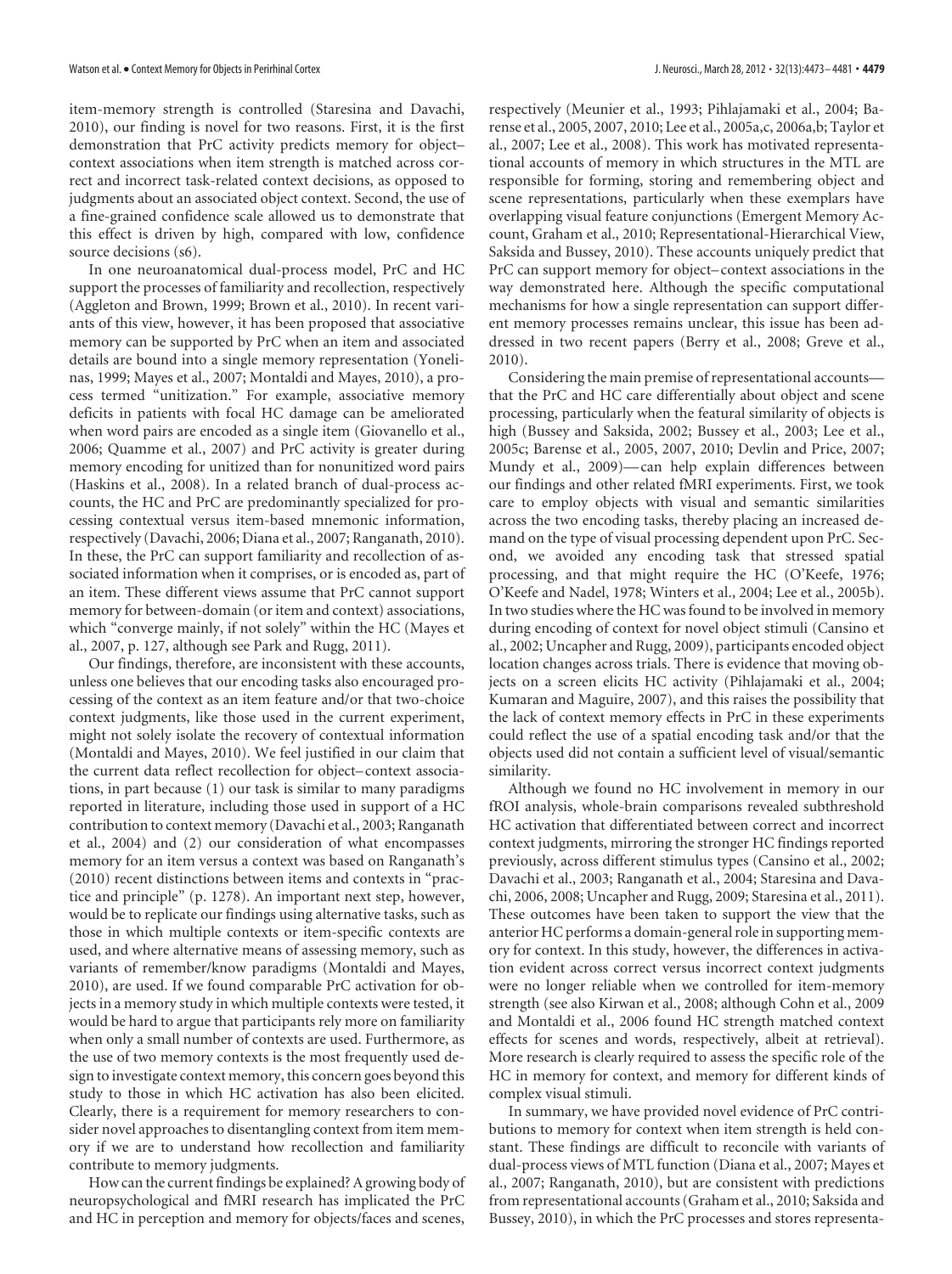tions of objects that can support both perceptual and mnemonic operations.

## **References**

- Aggleton JP, Brown MW (1999) Episodic memory, amnesia and the hippocampal-anterior thalamic axis. Behav Brain Sci 22:425–489.
- Awipi T, Davachi L (2008) Content-specific source encoding in the human medial temporal lobe. J Exp Psychol Learn Mem Cogn 34:769 –779.
- Barense MD, Bussey TJ, Lee AC, Rogers TT, Davies RR, Saksida LM, Murray EA, Graham KS (2005) Functional specialization in the human medial temporal lobe. J Neurosci 25:10239 –10246.
- Barense MD, Gaffan D, Graham KS (2007) The human medial temporal lobe process online representations of complex objects. Neuropsychologia 45:2963–2974.
- Barense MD, Henson RN, Lee AC, Graham KS (2010) Medial temporal lobe activity during complex discriminations of faces, objects and scenes: effects of viewpoint. Hippocampus 20:389 –401.
- Beckmann CF, Jenkinson M, Smith SM (2003) General multilevel linear modeling for group analysis in FMRI. Neuroimage 20:1052–1063.
- Berry CJ, Shanks DR, Henson RN (2008) A unitary signal-detection model of implicit and explicit memory. Trends Cogn Sci 12:367–373.
- Brown MW, Aggleton JP (2001) Recognition memory: what are the roles of the perirhinal cortex and hippocampus? Nat Rev Neurosci 2:51–61.
- Brown MW, Warburton EC, Aggleton JP (2010) Recognition memory: material, processes and substrates. Hippocampus 20:1228 –1244.
- Bussey TJ, Saksida LM (2002) The organization of visual object representations: a connectionist model of effects of lesions in perirhinal cortex. Eur J Neurosci 15:355–364.
- Bussey TJ, Saksida LM, Murray EA (2003) Impairments in visual discrimination after perirhinal cortex lesions: testing 'declarative' vs. 'perceptual-mnemonic' views of perirhinal cortex function. Eur J Neurosci 17:649 –660.
- Cansino S, Maquet P, Dolan RJ, Rugg MD (2002) Brain activity underlying encoding and retrieval of source memory. Cereb Cortex 12:1048 –1056.
- Cohn M, Moscovitch M, Lahat A, McAndrews MP (2009) Recollection versus strength as the primary determinant of hippocampal engagement at retrieval. Proc Natl Acad Sci U S A 106:22451–22455.
- Cowell RA, Bussey TJ, Saksida LM (2010) Functional dissociations within the ventral object-processing pathway: Cognitive modules or a hierarchical continuum? J Cogn Neurosci 22:2460 –2479.
- Daselaar SM, Fleck MS, Cabeza R (2006) Triple dissociation in the medial temporal lobes: Recollection, familiarity and novelty. J Neurophysiol 96:1902–1911.
- Davachi L (2006) Item, context and relational episodic encoding in humans. Curr Opin Neurobiol 16:693–700.
- Davachi L, Mitchell JP, Wagner AD (2003) Multiple routes to memory: distinct medial temporal lobe processes build item and source memories. Proc Natl Acad Sci U S A 100:2157–2162.
- Devlin JT, Price CJ (2007) Perirhinal contributions to human visual perception. Curr Biol 17:1484 –1488.
- Diana RA, Yonelinas AP, Ranganath C (2007) Imaging recollection and familiarity in the medial temporal lobe: a three-component model. Trends Cogn Sci 11:379 –386.
- Diana RA, Yonelinas AP, Ranganath C (2010) Medial temporal lobe activity during source retrieval reflects information type, not memory strength. J Cogn Neurosci 22:1808 –1818.
- Downing PE, Chan AW, Peelen MV, Dodds CM, Kanwisher N (2006) Domain specificity in visual cortex. Cereb Cortex 16:1453–1461.
- Duarte A, Henson RN, Graham KS (2011) Stimulus content and the neural correlates of source memory. Brain Res 1373:110 –123.
- Epstein RA, Higgins JS, Parker W, Aguirre GK, Cooperman S (2006) Cortical correlates of face and scene inversion: a comparison. Neuropsychologia 44:1145–1158.
- Giovanello KS, Keane MM, Verfaellie M (2006) The contribution of familiarity to associative memory in amnesia. Neuropsychologia 44:1859 –1865.
- Graham KS, Barense MD, Lee AC (2010) Going beyond LTM in the MTL: a synthesis of neuropsychological and neuroimaging findings on the role of the medial temporal lobe in memory and perception. Neuropsychologia 48:831–853.
- Greenhouse GW, and Geisser S (1959) On methods in the analysis of profile data. Psychometrika 24:95–112.
- Greve A, Donaldson DI, van Rossum MC (2010) A single-trace dualprocess model of episodic memory: a novel computational account of familiarity and recollection. Hippocampus 20:235–251.
- Haskins AL, Yonelinas AP, Quamme JR, Ranganath C (2008) Perirhinal cortex supports encoding and familiarity-based recognition of novel associations. Neuron 59:554 –560.
- Insausti R, Juottonen K, Soininen H, Insausti AM, Partanen K, Vainio P, Laakso MP, Pitkänen A (1998) MR volumetric analysis of the human entorhinal, perirhinal, and temporopolar cortices. AJNR Am J Neuroradiol 19:659 –671.
- Jenkinson M (2003) Fast, automated, N-dimensional phase-unwrapping algorithm. Magn Reson Med 49:193–197.
- Jenkinson M, Smith S (2001) A global optimisation method for robust affine registration of brain images. Med Image Anal 5:143–156.
- Jenkinson M, Bannister P, Brady M, Smith S (2002) Improved optimization for the robust and accurate linear registration and motion correction of brain images. Neuroimage 17:825–841.
- Jezzard P, Balaban RS (1995) Correction for geometric distortion in echo planar images from B0 field variations. Magn Reson Med 34:65–73.
- Kensinger EA, Schacter DL (2006) Amygdala activity is associated with the successful encoding of item, but not source, information for positive and negative stimuli. J Neurosci 26:2564 –2570.
- Kirwan CB, Wixted JT, Squire LR (2008) Activity in the medial temporal lobe predicts memory strength, whereas activity in the prefrontal cortex predicts recollection. J Neurosci 28:10541–10548.
- Kirwan CB, Wixted JT, Squire LR (2010) A demonstration that the hippocampus supports recollection and familiarity. Proc Natl Acad Sci U S A 107:344 –348.
- Kumaran D, Maguire EA (2007) Match mismatch processes underlie human hippocampal responses to associative novelty. J Neurosci 27:8517–8524.
- Lee AC, Barense MD, Graham KS (2005a) The contribution of the human medial temporal lobe to perception: bridging the gap between animal and human studies. Q J Exp Psychol 58B:300 –325.
- Lee AC, Buckley MJ, Pegman SJ, Spiers H, Scahill VL, Gaffan D, Bussey TJ, Davies RR, Kapur N, Hodges JR, Graham KS (2005b) Specialization in the medial temporal lobe for processing of objects and scenes. Hippocampus 15:782–797.
- Lee AC, Bussey TJ, Murray EA, Saksida LM, Epstein RA, Kapur N, Hodges JR, Graham KS (2005c) Perceptual deficits in amnesia: challenging the medial temporal lobe 'mnemonic' view. Neuropsychologia 43:1–11.
- Lee AC, Bandelow S, Schwarzbauer C, Henson RN, Graham KS (2006a) Perirhinal cortex activity during visual object discrimination: an eventrelated fMRI study. Neuroimage 33:362–373.
- Lee AC, Buckley MJ, Gaffan D, Emery T, Hodges JR, Graham KS (2006b) Differentiating the roles of the hippocampus and perirhinal cortex in processes beyond long-term declarative memory: a double dissociation in dementia. J Neurosci 26:5198 –5203.
- Lee AC, Scahill VL, Graham KS (2008) Activating the medial temporal lobe during oddity judgment for faces and scenes. Cereb Cortex 18:683–696.
- Mayes A, Montaldi D, Migo E (2007) Associative memory and the medial temporal lobes. Trends Cogn Sci 11:126 –135.
- Meunier M, Bachevalier J, Mishkin M, Murray EA (1993) Effects on visual recognition of combined and separate ablations of the entorhinal and perirhinal cortex in rhesus monkeys. J Neurosci 13:5418 –5432.
- Montaldi D, Mayes AR (2010) The role of recollection and familiarity in the functional differentiation of the medial temporal lobes. Hippocampus 20:1291–1314.
- Montaldi D, Spencer TJ, Roberts N, Mayes AR (2006) The neural system that mediates familiarity memory. Hippocampus 16:504 –520.
- Mundy ME, Honey RC, Downing PE, Wise RG, Graham KS, Dwyer DM (2009) Material-independent and material-specific activation in functional MRI after perceptual learning. NeuroReport 20:1397–1401.
- O'Keefe J (1976) Place units in the hippocampus of the freely moving rat. Exp Neurol 51:78 –109.
- O'Keefe J, Nadel L (1978) The hippocampus as a cognitive map. Oxford: Oxford UP.
- O'Neil EB, Cate AD, Köhler S (2009) Perirhinal cortex contributes to accuracy in recognition memory and perceptual discriminations. J Neurosci 29:8329 –8334.
- Park H, Rugg MD (2011) Neural correlates of encoding within- and acrossdomain interitem associations. J Cogn Neurosci 23:2533–2543.